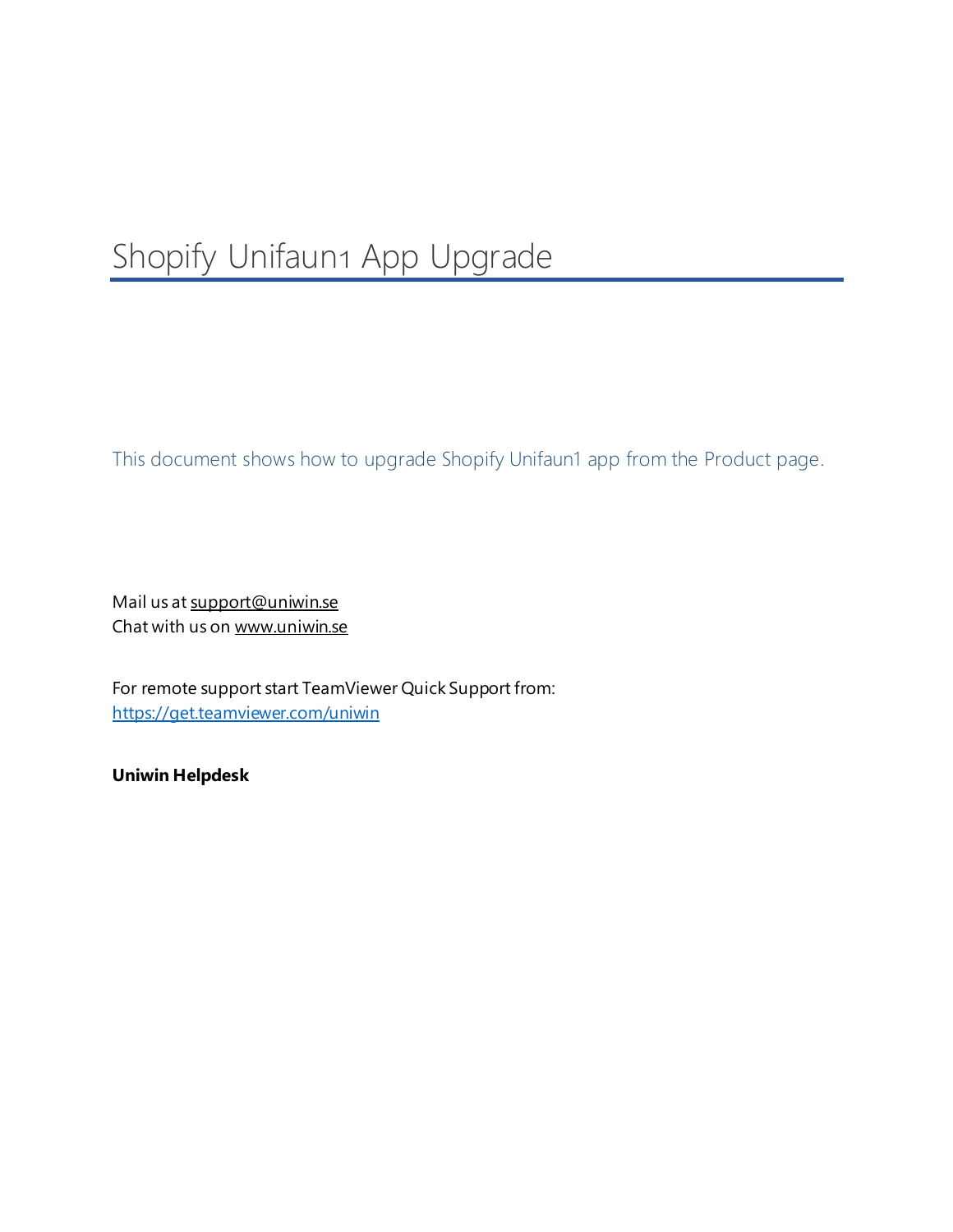# **Step 1**

Go to the Uniwin by visiting our product page, you can find the installation link on right of the page <https://uniwin.se/integrationer/shopify-unifaun-online/> or you can install it by the following direct installation URL<https://ufo1.uniwinapp.com/install.php> .

| Uniwin                              | Hem Integrationer Om oss Kontakt Q                                                                                                                                                                                                                                                                                                                                                                                                                                                                                                                                                                                                                                               |
|-------------------------------------|----------------------------------------------------------------------------------------------------------------------------------------------------------------------------------------------------------------------------------------------------------------------------------------------------------------------------------------------------------------------------------------------------------------------------------------------------------------------------------------------------------------------------------------------------------------------------------------------------------------------------------------------------------------------------------|
| U Shopify Unifaun Integration Promo | $\circ$                                                                                                                                                                                                                                                                                                                                                                                                                                                                                                                                                                                                                                                                          |
|                                     | Account Settings General Settings<br>Printing Enventors Magging Manual Sync Support<br>Printing Favorite Name<br>Submit<br><b>Printing Favorite Name</b><br>Edit<br>Delete                                                                                                                                                                                                                                                                                                                                                                                                                                                                                                       |
|                                     | DHLPF<br>Delete<br>Edit                                                                                                                                                                                                                                                                                                                                                                                                                                                                                                                                                                                                                                                          |
|                                     | Uniwin                                                                                                                                                                                                                                                                                                                                                                                                                                                                                                                                                                                                                                                                           |
| Watch on <b>C</b> YouTube           | $\triangleright$ 00:05<br>Advanced features and many Youtube videos for your<br><b>Get started</b><br>help<br>1. Install the app from<br>https://ufo1.uniwinapp.com/install.php                                                                                                                                                                                                                                                                                                                                                                                                                                                                                                  |
| <b>Unifaun Online Integration</b>   | 2. Sign up for Unifaun Online account, if you<br>lease was aforests.<br><b>Get started</b>                                                                                                                                                                                                                                                                                                                                                                                                                                                                                                                                                                                       |
|                                     | 1. Install the app from<br>Shopify Unifaun Integration sync shipping details from Shopify store to your Unifaun Online konto. You can let<br>the sync happen automatically and instantly when an order is received in Shopify store, or you can choose to<br>https://ufo1.uniwinapp.com/install.php<br>control everything manually. The integration support all major transportation companies and all carrier<br>services that are available in Unifaun Online. Supports multiple delivery agents simultanously, so each<br>Online<br>2. Sign up for Unifaun Online account, if you don't<br>shinning ontion in the store can be manned to different transport services. Foigul |

# **Step 2**

Type your Shopify Store URL in the pop-up window and click install. Your Shopify store URL will be in the format [your-shop-name].myshopify.com and click "**Install**" button.

**Note**: If you went for upgrade the app Unifaun to Unifaun1, you have to delete the old app (Unifaun) to avoid the double sync and double invoice after completing the setting in new app (Unifaun1).



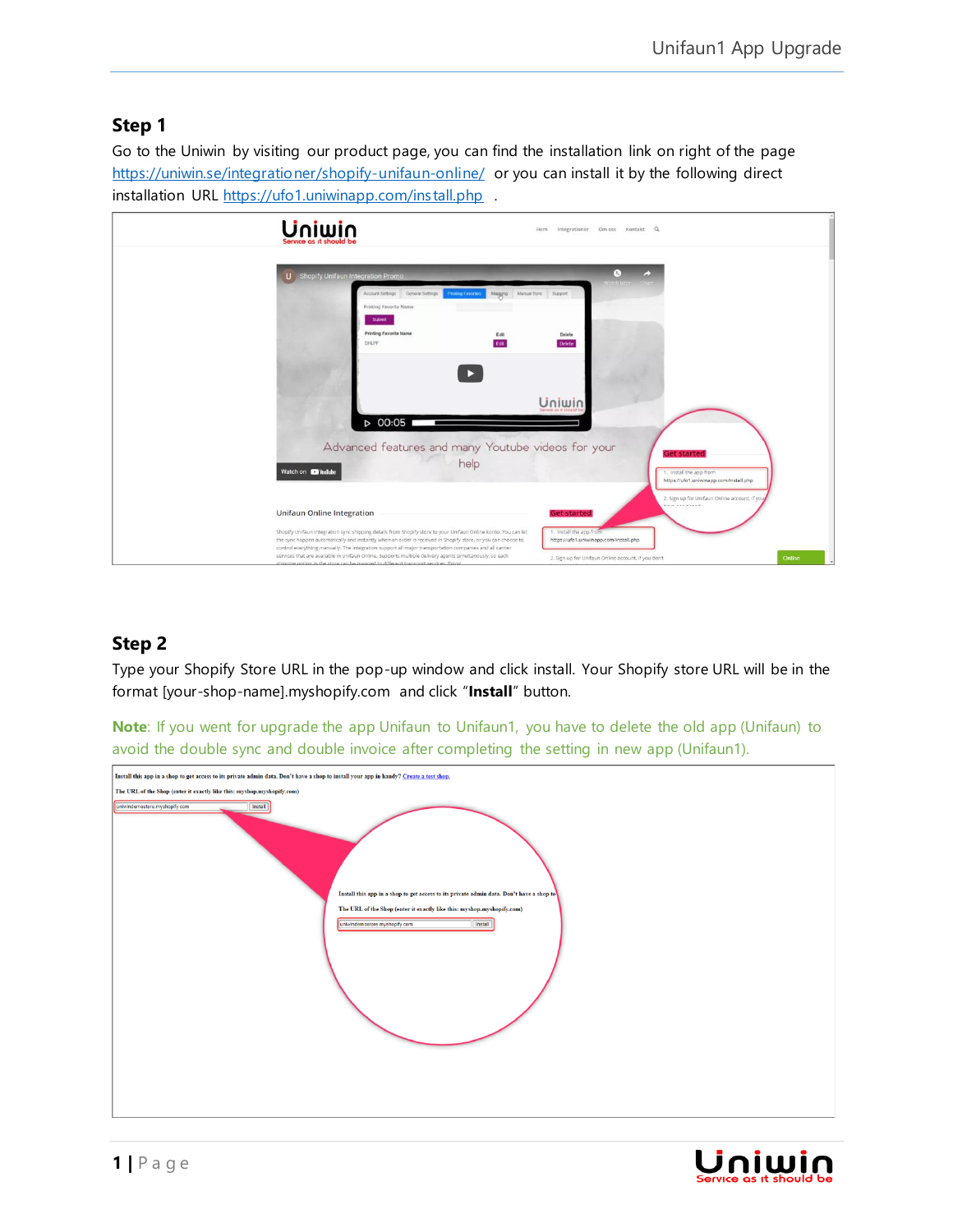### **Step 3**

Accept the "Start free trial". After 14 days trial period, 20\$ will be billed for each new billing period of 30 days. Amount will be billed by Shopify on your monthly Shopify invoice. If you install the app on the 1<sup>st</sup> of a month, then the billing period will be from the  $15<sup>th</sup>$  of the month to around the  $14<sup>th</sup>$  of the next month. Additional costs will apply for Unifaun services.

| Approve subscription                                                                   |                                                                                                                          | Cancel                                                                                                                                                                                                                       |
|----------------------------------------------------------------------------------------|--------------------------------------------------------------------------------------------------------------------------|------------------------------------------------------------------------------------------------------------------------------------------------------------------------------------------------------------------------------|
| You will not be billed for this test charge.<br>œ                                      |                                                                                                                          |                                                                                                                                                                                                                              |
| Unifaun1<br>G<br>by Uniwin<br><b>Unifaun Subscription</b><br>\$20.00 USD every 30 days | 14 day free trial<br>Trial ends June 2, 2021<br>\$20.00 USD<br>Amount<br>June 2, 2021<br>Date<br><b>Start free trial</b> | On your next bill<br><b>Unifaun Subscription</b><br>\$20.00 USD<br>Recurring every 30 days<br>Starts today<br>14 day free trial<br>Trial ends June 2, 2021<br>\$20,00 USD<br>Date<br>June 2, 2021<br><b>Start free trial</b> |
|                                                                                        | By proceeding, you are agreeing to the Terms of Service.<br>Subject to government tax and other prevailing charges.      |                                                                                                                                                                                                                              |

After successful installation you will see the Unifaun1 app and the "Unifaun1 Setting" page. **Please check our PDF user guide and videos on our website about how to configure and test the app.**

|           | A Home                       |                | Unifaun1 / Data Synchronization                                                                                            | by Uniwin |  |
|-----------|------------------------------|----------------|----------------------------------------------------------------------------------------------------------------------------|-----------|--|
|           | $\boxed{\frac{1}{2}}$ Orders | $\overline{2}$ |                                                                                                                            |           |  |
| $\bullet$ | Products                     |                | Transport<br>Administration<br>unifaun                                                                                     |           |  |
|           | Customers                    |                |                                                                                                                            |           |  |
|           | all Analytics                |                | Unifoun Online Integration by Uniwin <sup>®</sup>                                                                          |           |  |
|           | Marketing                    |                | General Settings<br>Customs Information<br>Help<br><b>Account Settings</b><br>Printing Favorites<br>Mapping<br>Manual Sync |           |  |
|           | <b>Discounts</b>             |                |                                                                                                                            |           |  |
|           | $\frac{m}{n+1}$ Apps         |                | Username                                                                                                                   |           |  |
|           | SALES CHANNELS               | $\circ$        | $\mathbb{R}$<br>Password                                                                                                   |           |  |
|           | <b>Pi</b> Online Store       | $\odot$        | Unifaun Online<br>Account<br>$\check{~}$                                                                                   |           |  |
|           | Buy Button                   |                | Save                                                                                                                       |           |  |
|           |                              |                |                                                                                                                            |           |  |
|           |                              |                | Unifaun Sign Up   Pacsoft Sign Up                                                                                          |           |  |
|           |                              |                |                                                                                                                            |           |  |
|           |                              |                |                                                                                                                            |           |  |
|           |                              |                |                                                                                                                            |           |  |
|           |                              |                |                                                                                                                            |           |  |
|           |                              |                |                                                                                                                            |           |  |
|           |                              |                |                                                                                                                            |           |  |
|           |                              |                |                                                                                                                            |           |  |
|           |                              |                |                                                                                                                            |           |  |
|           |                              |                |                                                                                                                            |           |  |
|           |                              |                |                                                                                                                            |           |  |
|           |                              |                |                                                                                                                            |           |  |
|           | <b>AZ</b> Settings           |                |                                                                                                                            |           |  |